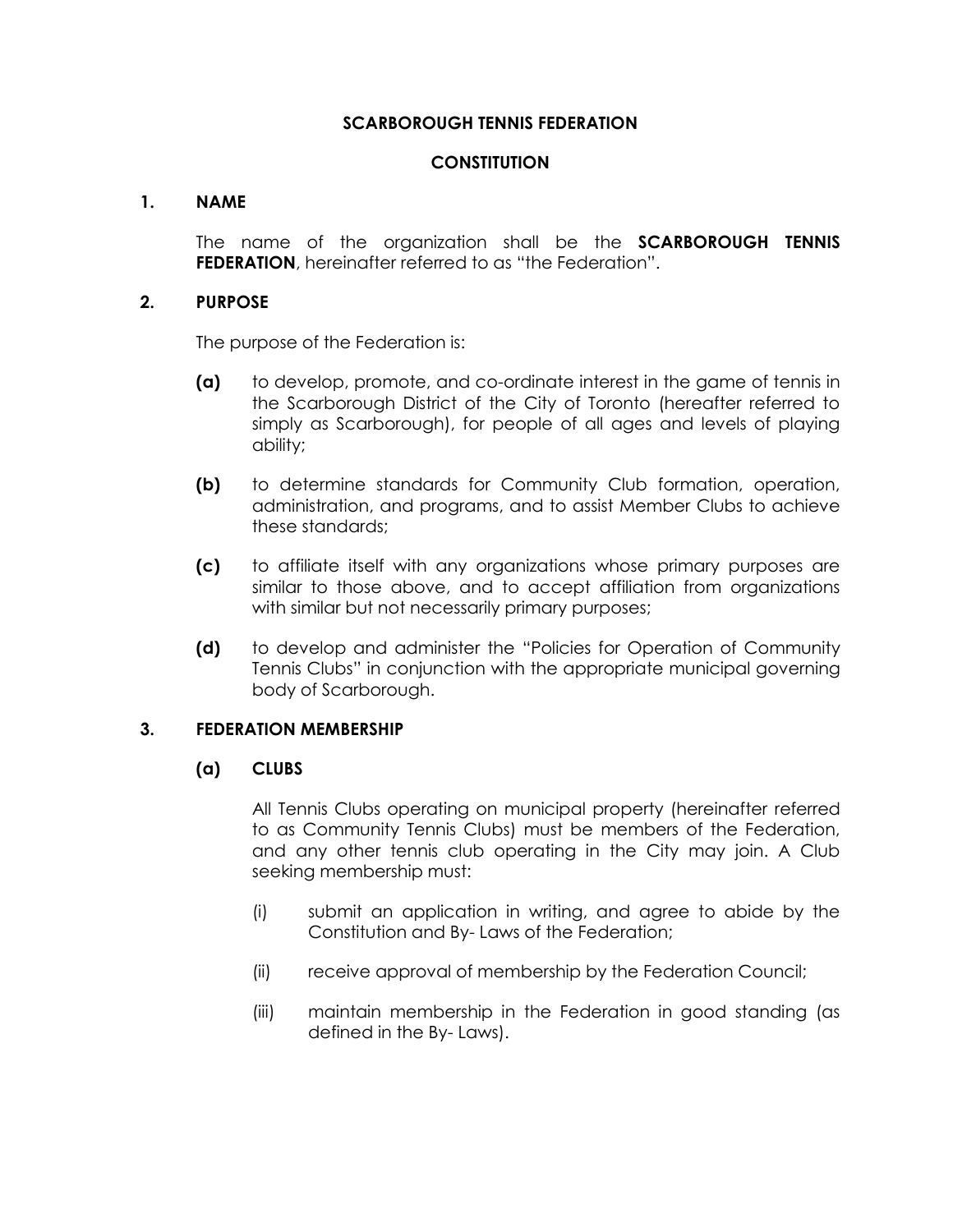# **(b) AFFILIATES**

Any business or non-profit organization operating in Scarborough and promoting tennis to either the public or its own membership will be considered for affiliate membership in the Federation. Applicants seeking affiliate membership must:

- (i) submit an application for affiliation in writing, and agree to abide by the Constitution and By-Laws of the Federation;
- (ii) pay an annual registration fee to the Federation, as outlined in the By-Laws;
- (iii) receive annual approval of membership by the Federation Council;
- (iv) maintain membership in the Federation in good standing (as defined in the By- Laws).

### **4. FEDERATION FEES**

Federation registration and membership fees shall be established annually for the subsequent year by the Federation Council (upon recommendation from the Federation Directors), and shall, after ratification at the Annual General Meeting, be payable directly to the Federation by Member Clubs and affiliates.

#### **5. MEMBER CLUB MEMBERSHIP**

#### **(a) CLASSIFICATION OF MEMBERSHIP**

In order to ensure consistency, Member Clubs are encouraged to, and all Community Tennis Clubs must, provide the following classification of membership:

| (i)   | ADULT:  | all members aged 18 and over                                        |
|-------|---------|---------------------------------------------------------------------|
| (ii)  | JUNIOR: | all members under 18 years of age                                   |
| (iii) | FAMILY: | any 2 Adults and 1 or more Junior members<br>of the same household. |

#### **(b) RESIDENCY**

Residents of the Scarborough shall always be given preference where membership in Community Tennis Clubs is concerned.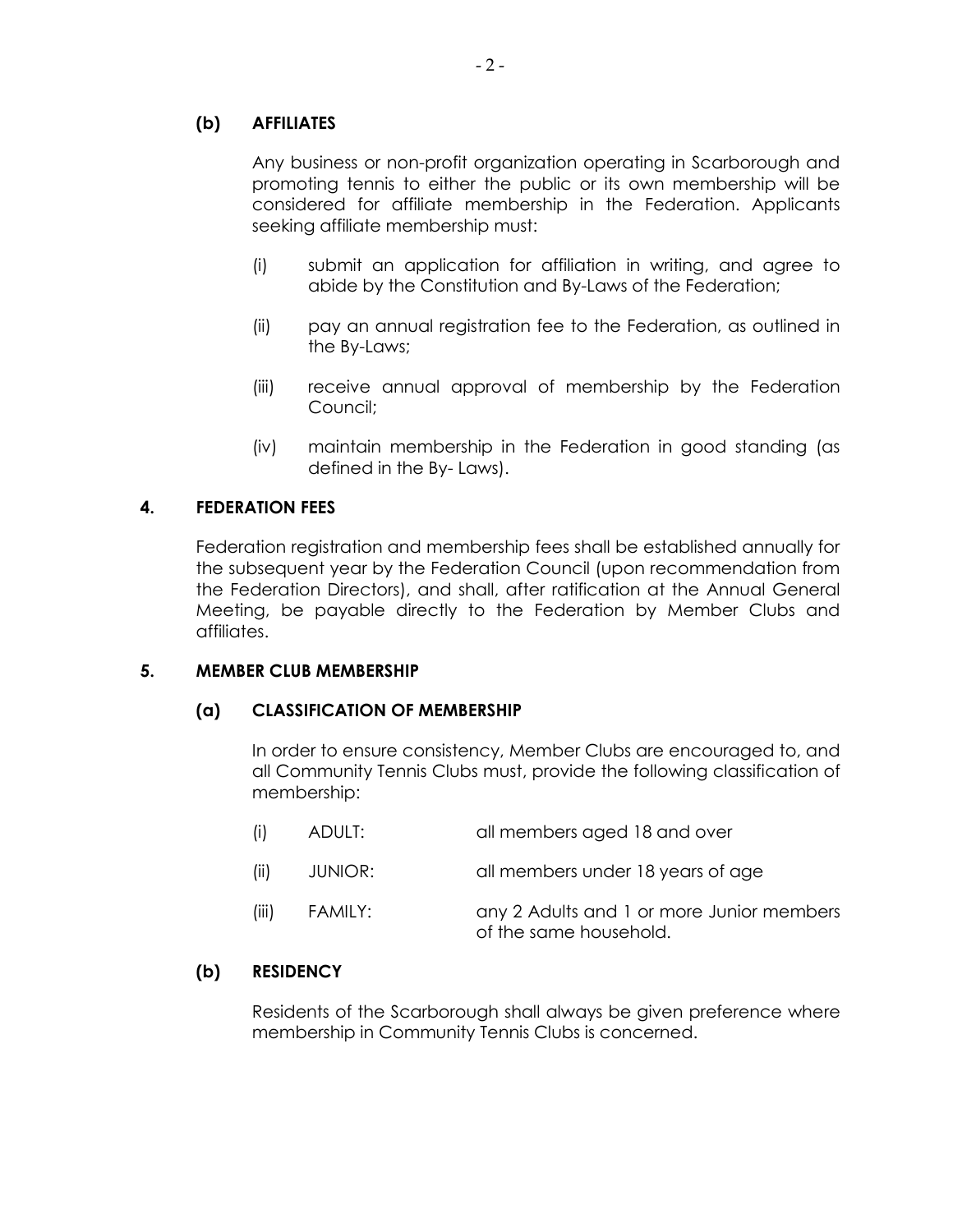### **(c) FEES**

Membership fees in Community Tennis Clubs shall be applied to each membership classification (as above) but must not exceed the fee ceilings set out in the "Policies for Operation of Community Tennis Clubs". The Club's Fee Schedule should be ratified by the membership, and includes fees payable to the Federation. Membership fees are not transferable from one club to another.

### **6. FEDERATION MANAGEMENT**

### **(a) COUNCIL AND ITS RESPONSIBILITY**

Final responsibility for all policy matters and for the financial and operating administration of the Federation rests with Council. All budgets shall be approved by Council annually, and any unbudgeted expenditures over \$1000 must be approved by Council. During the first business quarter the Board of Directors is authorized to make reasonable expenditures between the end of the prior fiscal year and the approval by Council of the current year's budget; any expenditure during this time in excess of \$500.00 must have prior approval of the Board of Directors. All operating plans must be approved by Council, and no significant deviation from plans may be made without Council approval. All applications for membership must be presented to Council for approval.

#### **(b) COUNCIL MEMBERSHIP**

Council shall consist of:

- (i) A Club Representative from each Member Club, usually the Club President. When a Club's President is unable to attend a meeting, he/she must appoint a substitute representative from the Club's Executive, for that particular meeting;
- (ii) The Directors of the Federation who have been duly elected or appointed on an interim basis;
- (iii) The Immediate Past President of the Federation;
- (iv) The Director of Recreation, or his appointee, from the City's Recreation, Parks, and Culture Department, hereinafter known as the Tennis Coordinator;
- (v) A Representative from each Affiliate Member, if any.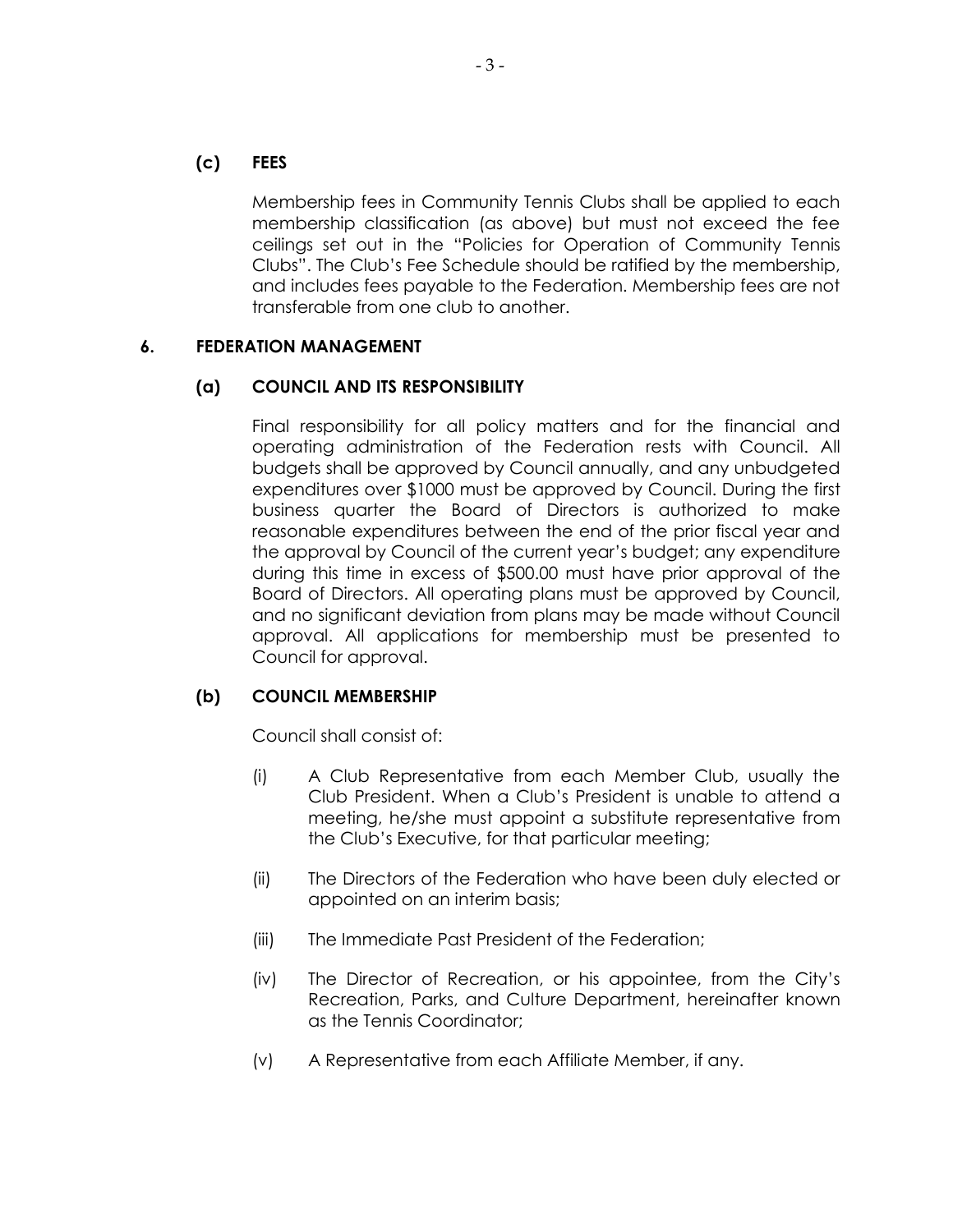### **(c) DIRECTORS OF THE FEDERATION**

The Directors of the Federation shall consist of:

- (i) President, Vice-President (Events), Vice-President (Junior Development) if appointed, Vice-President (Leagues), Vice-President (Membership and Club Services), if appointed, Vice-President Special Projects if appointed, Vice-President (Finance), and Secretary;
- (ii) Individual Members of Member Clubs in good standing may be duly elected to Director positions at the Federation Annual General Meeting;
- (iii) The Directors of the Federation are members of the Board of Directors of the Federation;
- (iv) The Immediate Past President shall also be a member of the Board of Directors;
- (v) No more than 2 Directors of the Federation shall have a membership at the same Member Club. For purposes of this section only, Tam Heather and/or Scarborough Winter are not to be taken into account when determining the number of Clubs to which a member belongs.

# **(d) DUTIES OF DIRECTORS**

- (i) **PRESIDENT** -- shall be chairman/chairwoman of all meetings of the Federation, the Council, and the Board of Directors. He/she shall generally exercise such authority as is usually associated with his/her office and ensure the correct working and activities of the Federation;
- (ii) **VICE-PRESIDENT (EVENTS)** shall assume responsibilities for Special Events (as assigned) and promote tournaments and special events in general;
- (iii) **VICE-PRESIDENT (JUNIOR DEVELOPMENT)** shall assume responsibilities for junior leagues, tournaments, and programs;
- (iv) **VICE-PRESIDENT (ADULT DEVELOPMENT)** -- shall assume responsibilities for adult leagues, tournaments, and programs;
- (v) **VICE-PRESIDENT (MEMBERSHIP)** shall assume responsibilities for providing advice and information to Member Clubs regarding membership, programs, organization, maintenance and capital projects, and whatever else is deemed appropriate;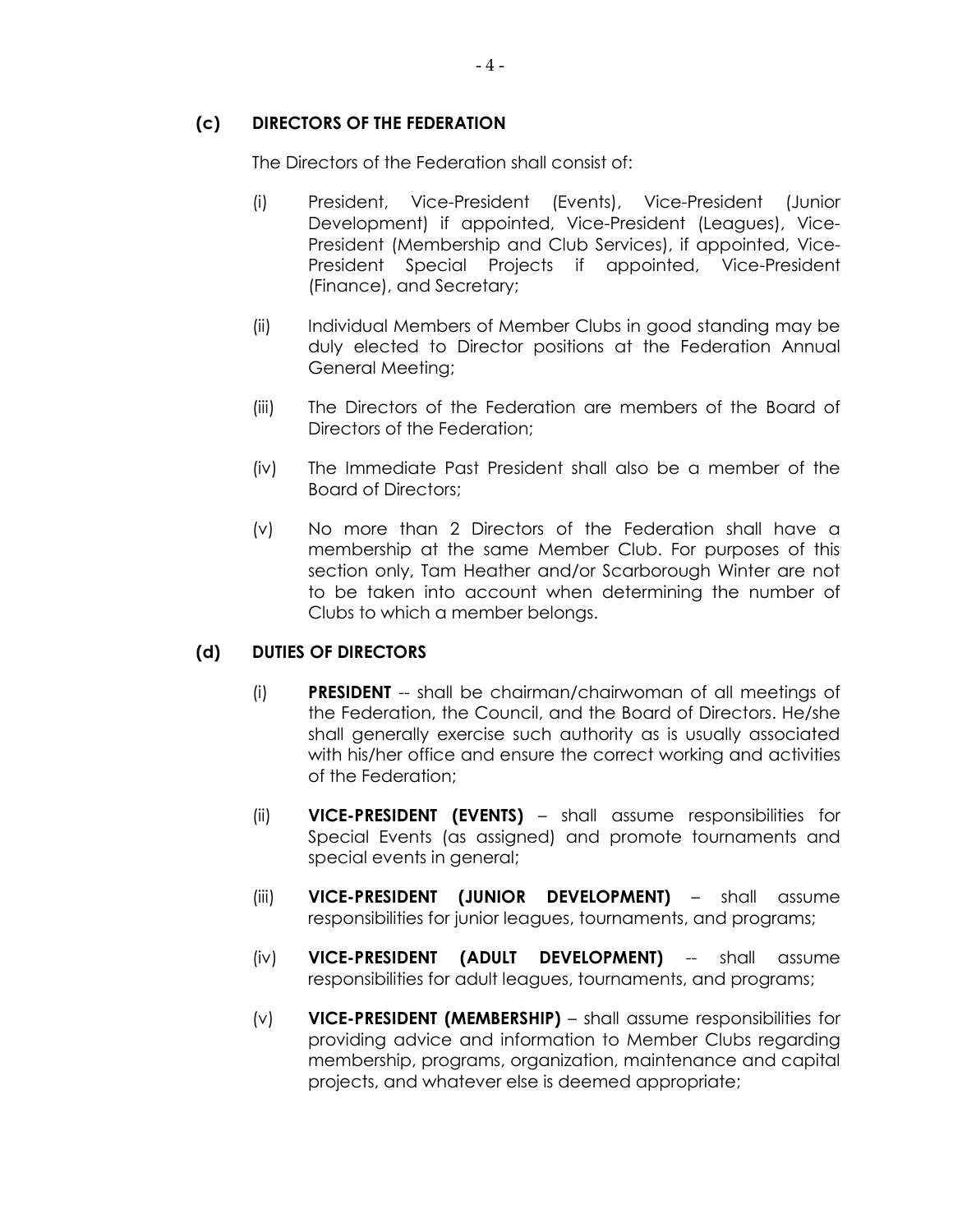- (vi) **VICE-PRESIDENT (FINANCE)** shall assume responsibilities for: ensuring that Member Clubs and Affiliates remain in good standing; collection of outstanding receivables; prompt disbursement of funds (disbursements in excess of \$1,000.00) require prior Board of Directors approval; maintenance of Federation financial records, including provision for the Annual Audited Statement; receipt and deposit of all money paid to the Federation; recommendations to the Board of Directors regarding investments, fund-raising, capital expenditures; and be a resource for timely financial and/or legal advice to Member Clubs;
- (vii) **SECRETARY** -- shall assume responsibilities for all meeting records, correspondence, and notices;
- (viii) **VICE-PRESIDENT (MARKETING)** -- manages the Federation's marketing presence (including but not limited to social media and website updates);
- (ix) **ALL DIRECTORS** -- shall be prepared to assume the responsibility of President in his/her absence, and/or shall appoint, amongst themselves, an Interim President.

# **(e) TERM OF OFFICE OF DIRECTORS**

Elected Directors shall hold office for the duration of the year following the date of their election. Appointed Directors shall hold office from the date of their appointment until the close of the current operational year. However, if the incoming Directors have not been elected by the beginning of the new operational year, then the existing Directors shall continue to hold office until the time of such election, and the term of incoming Directors shall date from the time of their election until the close of the then operational year. The Directors must be elected annually. The President may only hold six (6) consecutive terms in accordance with the OTA policies.

# **(f) APPOINTMENTS**

- (i) The Council shall make appointments to fill any vacancies which may occur in elected positions;
- (ii) The Council shall make appointments to establish Committees or to represent the Federation on OTA Committees.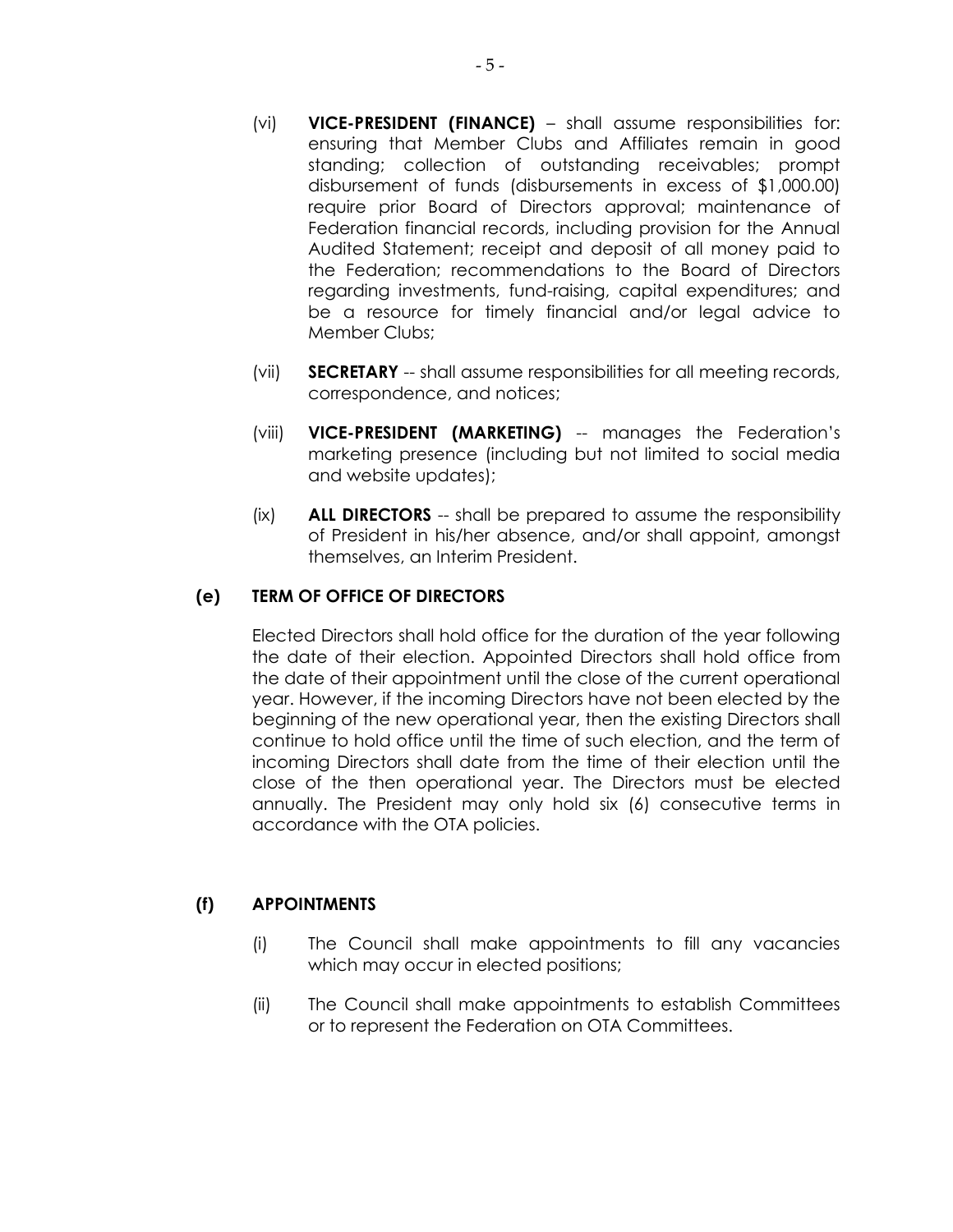### **(g) DUTIES OF IMMEDIATE PAST PRESIDENT**

The Immediate Past President shall assume responsibility for the nomination process for Directors.

# **(h) BOARD OF DIRECTORS**

- (i) under direction of Council, the Board of Directors shall be responsible for the current operations of the Federation. It shall be responsible for preparation of Annual Budgets and Operating Plans for the approval of Council, and hiring of staff;
- (ii) shall be comprised of the Directors of the Federation and the Immediate Past President;
- (iii) only Board of Directors members shall have voting privileges at Board of Directors meetings.

# **(i) DISMISSALS**

Council may dismiss any member of the Board of Directors for any of the following reasons:

- (i) failure, as deemed by Council, to adequately perform the duties associated with their Office;
- (ii) actions, while acting in an official capacity of the STF, which are deemed by Council to be disruptive to the proper and efficient conducting of Federation business, or to adversely affect the Federation or its reputation;

Council may dismiss any Club Representative for the following reason:

(i) actions, while acting in an official capacity, which are deemed by Council to be disruptive to the proper and efficient conducting of Federation business, or to adversely affect the Federation or its reputation.

A notice of motion to dismiss must be made at a Council meeting, and be put on the agenda for the subsequent Council meeting. To carry, a motion to dismiss must achieve a minimum of 75% of eligible votes. A dismissed Club Representative may not attend subsequent Council Meetings for the next 12 months. However, the affected Club may designate another representative.

# **(j) RESIGNATIONS**

An Office of the Federation shall automatically be deemed vacant if a Director by notice in writing to the Federation resigns office, which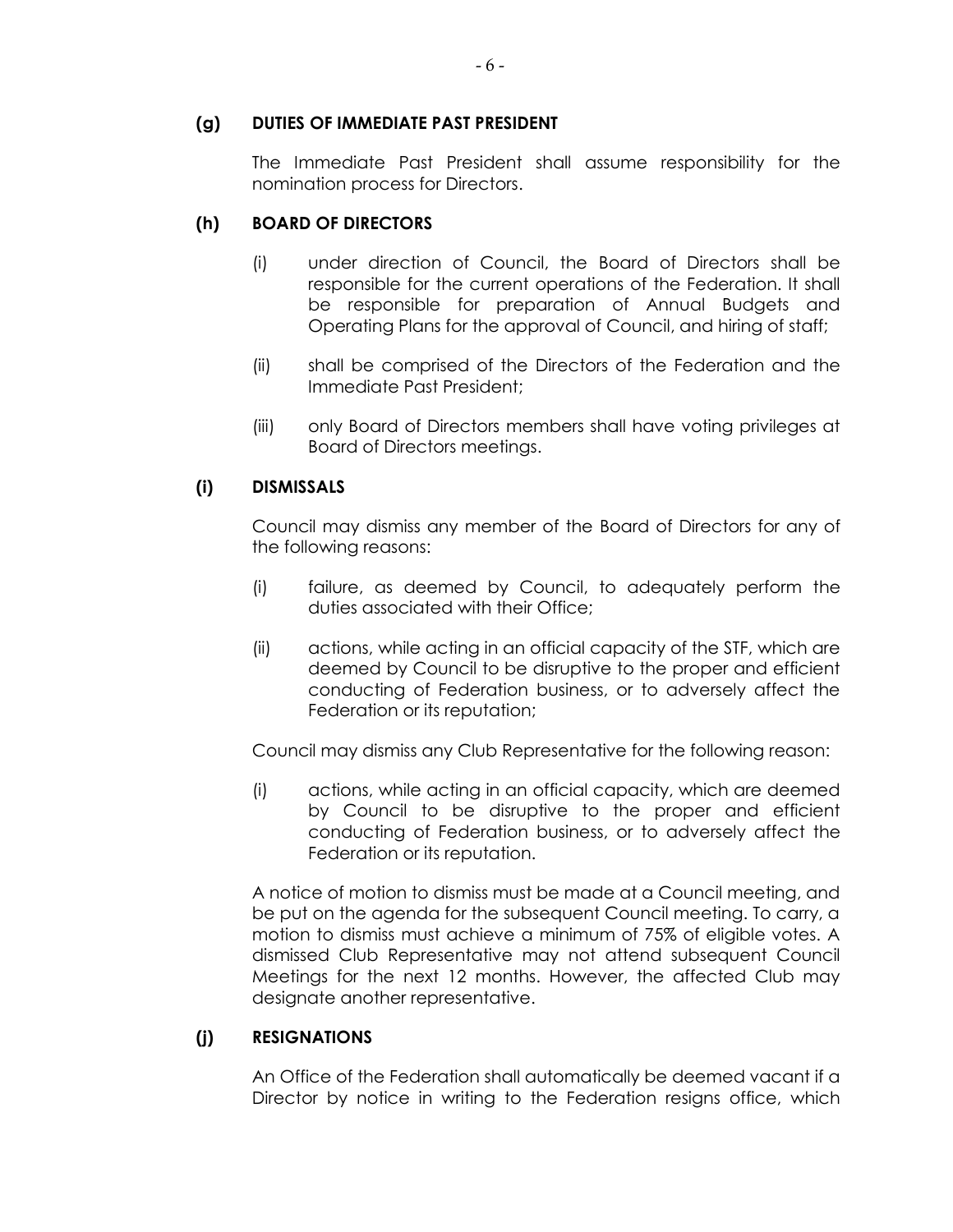resignation shall be effective at the time it is received or at the time specified in the notice, whichever is later, or in the case of the Director who resigns being the Secretary, at the time it is received by the President or at the time specified in the notice, whichever is later.

# **(k) NOMINATIONS FOR ELECTION OF THE BOARD OF DIRECTORS**

- (i) The nominations for positions on the Board of Directors shall be made by a Committee consisting of two members of the Board of Directors and the Immediate Past President who will chair the Committee. The Past President shall solicit participation in the Nominating Committee from all members of the current Board of Directors and shall decide on the members who will serve on the Nominating Committee. The Nominating Committee shall review the nominee's experience and decide on the capability of the nominee to perform the duties of the position being applied for. The Nominating Committee's list of Nominations must be forwarded to the Secretary in time for distribution with the notice and agenda for the Annual General meeting.
- (ii) Written nominations may also be made by any two (2) member clubs in good standing. Each nomination must be signed by at least one Executive member from each of the clubs, and received by the Secretary not later than 14 days before the General Meeting, and must be accompanied by a signed letter of acceptance from the Nominee, who must also be a Member in good. Nominations from the floor at a General Meeting are not permitted.

# **(l) ELECTION OF DIRECTORS AT A GENERAL MEETING**

- (i) The election of Directors of the Federation for the subsequent year must be held at the Annual General meeting.
- (ii) The Immediate Past President shall conduct the Election of Directors.
- (iii) Where there is only one Nominee for a position, that nominee is deemed to be elected, and the Immediate Past President will so indicate.
- (iv) Where there are multiple Nominees for a position, the nomination from the Nominating Committee shall be read first, followed by all other valid nominations for the same position, in any order. Each nominee present will be introduced by the Immediate Past President. The nominee may, at his or her discretion, speak to the meeting, for such time approved by the Immediate Past President. The vote will be conducted by public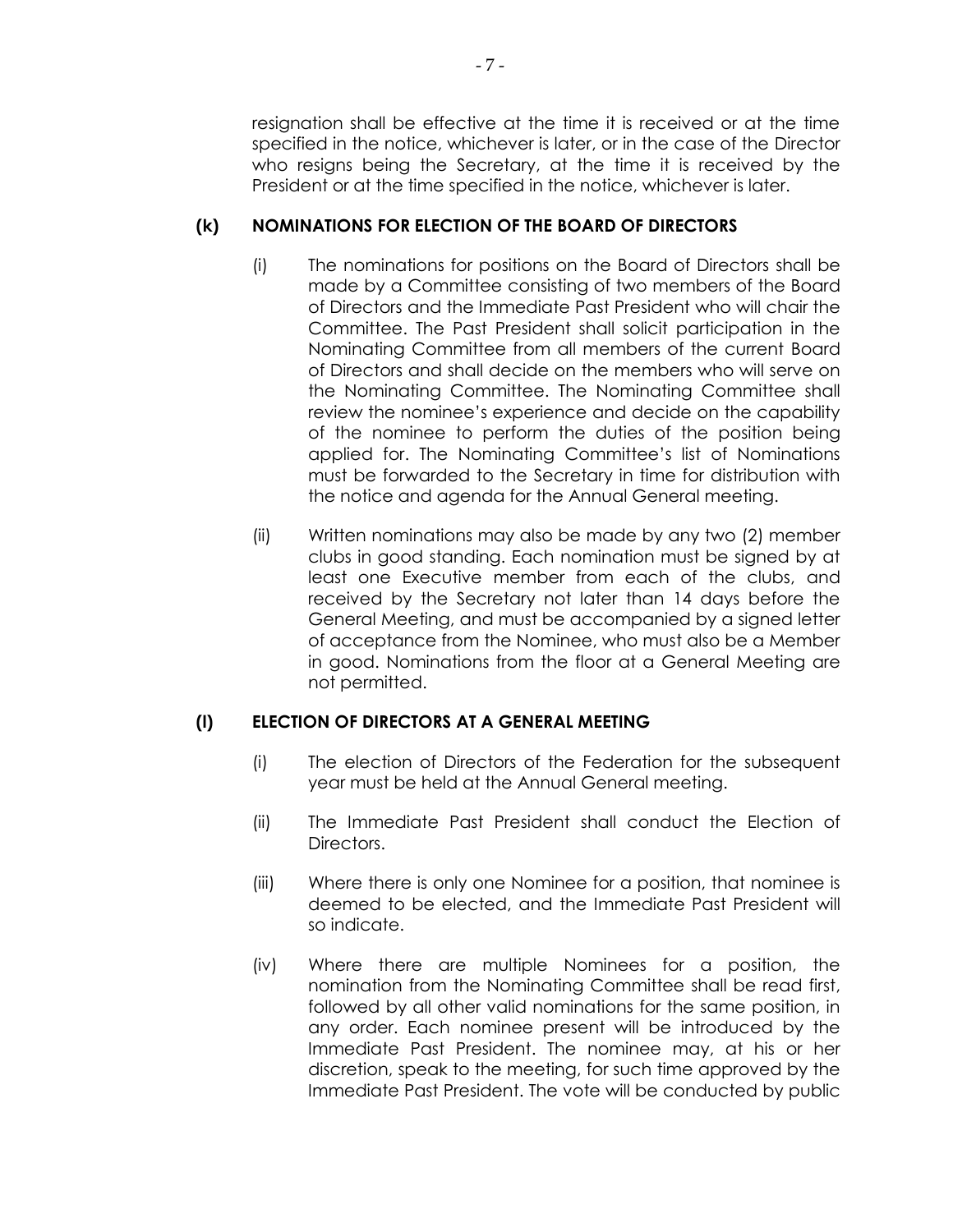show of voting cards, with the person receiving the greatest number of votes being declared the winner.

#### **(m) REMUNERATION OF DIRECTORS**

- (i) An honorarium should be paid to all Directors as established at the Annual General Meeting and shall be paid by the current general meeting but not before the official end of the season. Board Directors have the choice of accepting full or partial payment or declining. The amount of the honorarium may be adjusted if council agrees by majority vote.
- (ii) A Director may receive remuneration for services rendered on behalf of the Federation as a Director if the services and remuneration have been authorised in advance by a resolution of Council.

#### **(n) REIMBURSEMENT OF REASONABLE EXPENSES**

A Director shall be reimbursed for reasonable expenses incurred by the Director in the performance of his/her duties as a Director, unless the Director declines such reimbursement.

#### **(o) CONFLICT OF INTEREST**

Any Director directly or indirectly interested in a contract or proposed contract with the Federation shall disclose his/her interest to the Board of Directors or Council, and shall not vote on any resolution to approve such a contract.

#### **(p) EXCLUSION OF LIABILITY**

No Director shall be liable as such, unless through his/her own dishonesty or wilful neglect or default, for:

- (i) the acts, receipts, neglects, or defaults of any other Director or employee of the Federation;
- (ii) any loss, damage or expense happening to the Federation through the insufficiency of deficiency of title to any property acquired by the Federation, or for or on behalf of the Federation, or for the insufficiency or deficiency of any security in or upon which any of the monies of or belonging to the Federation shall be placed out or invested;
- (iii) any loss or damage arising from the bankruptcy, insolvency, or tortuous act of any person including any person with whom any moneys, securities, or effects shall be lodged or deposited;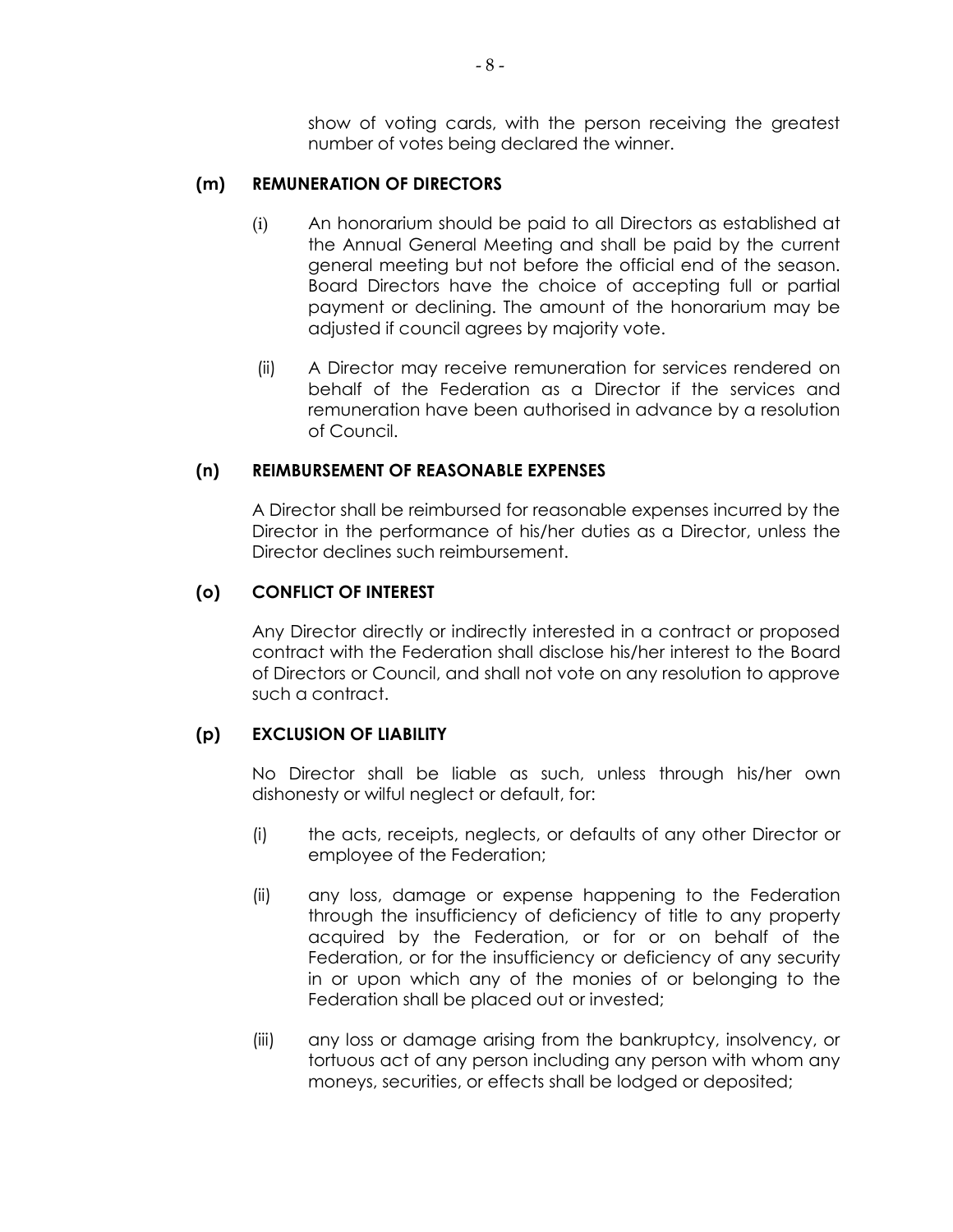- (iv) any loss, conversion, misapplication, or misappropriation of or any damage resulting from any dealings with any moneys, securities, or other assets belonging to the Federation;
- (v) any loss, damage, or misfortune whatever which may happen on the execution of the Director's respective Office or trust or in relation thereto, including any loss, damage, or misfortune occasioned by an error of judgement or oversight on the part of the Director;
- (vi) joining in any receipt or other act for conformity.

# **(q) INDEMNIFICATION**

All Directors of the Federation and their heirs, executors, and administrators, and estate and effects, respectively, shall from time to time and at all times, be indemnified and saved harmless out of funds and other property of the Federation, from and against:

- (i) all costs, charges, and expenses whatsoever which such Director sustains or incurs in or about any action, suit, or proceeding that is brought, commenced, or prosecuted against the Director, for or in respect of any act, deed, or matter or thing whatever, made, done, or permitted by the Director, in or about the execution of the duties of such office or in respect of any such liability, except such costs, charges or expenses as are occasioned by the Director's own dishonesty or wilful neglect or default;
- (ii) all other costs, charges, and expenses which the Director sustains or incurs in or about or in relation to the affairs thereof, except such costs, charges or expenses as are occasioned by the Director's own dishonesty or wilful neglect or default.

#### **7. MEETINGS**

# **(a) ANNUAL GENERAL MEETING--MEMBER CLUBS**

All Member Clubs shall hold an Annual General Meeting for the minimum purpose of receiving financial reports and electing Directors. Member Clubs are encouraged to hold their AGM no later than October 31st of each year, so their reports can be part of the Federation Annual Report.

#### **(b) ANNUAL GENERAL**

(i) The Annual General Meeting must be held in October or November of each year for the purpose of discussing such business as may be brought forward, including, but not limited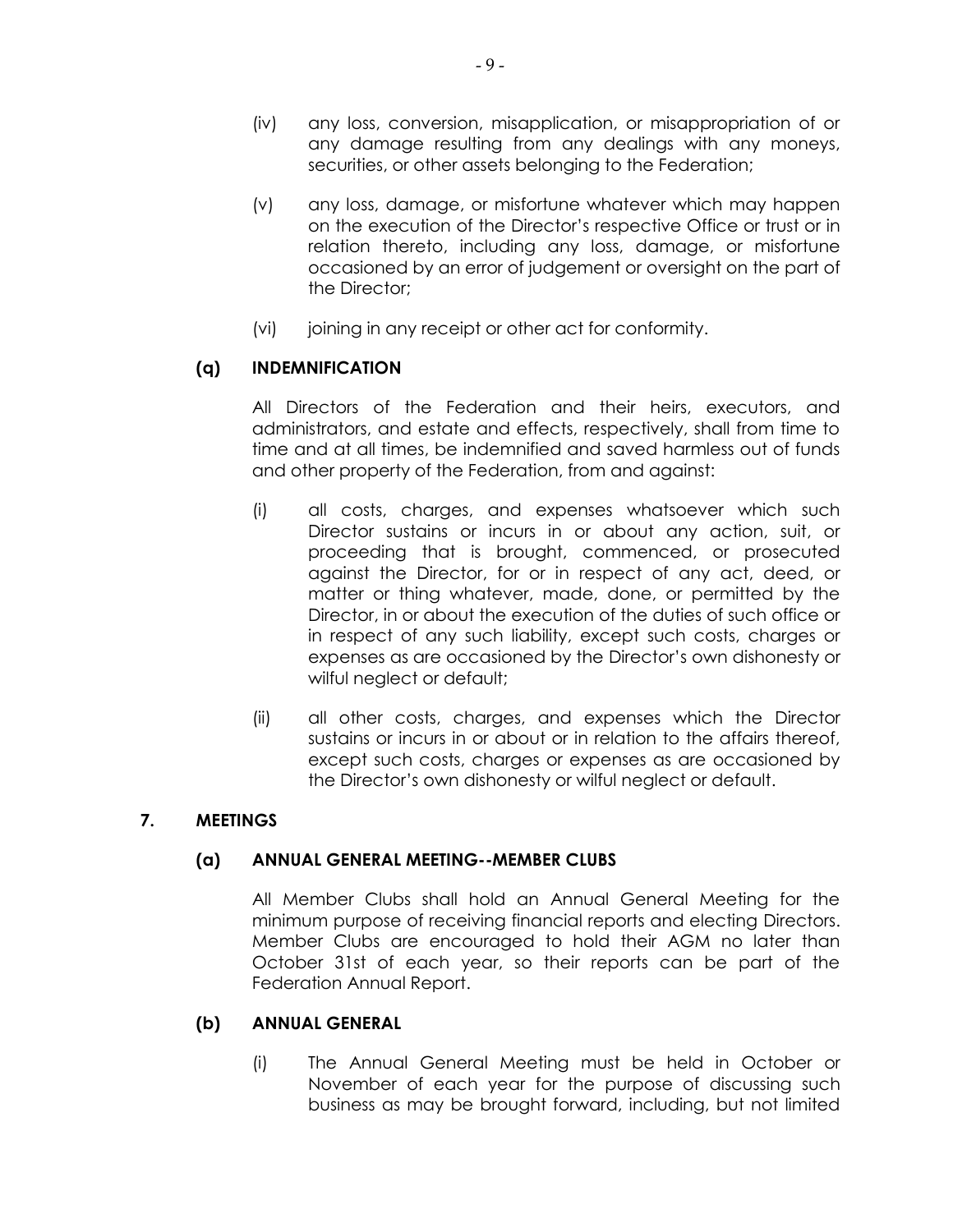to: consideration of a current financial statement, the Report of the President, and the election of Directors.

- (ii) Notice of the meeting (which may be in electronic form) must be sent by the Secretary to the members of the Council at least 30 days prior to the meeting date, and must contain the date, time, location, and agenda for the meeting. For purposes of notice, a Club's President is considered to be that Club's representative on Council. The Club President must take reasonable steps to notify their Club Executive and membership of this meeting.
- (iii) Members planning to attend the Annual General Meeting are encouraged to notify the Federation Board of Directors of any items of business they wish to add to the AGM agenda, at least 15 days before the preceding Council Meeting, so that appropriate responses can be prepared.
- (iv) Each member club is allotted a number of votes based on the number of members for which that club has remitted adult membership fees to the STF. For each one hundred such members, or fraction thereof, the club will receive one vote. Only a Club's President, or the President's designated representative, is eligible to cast the number of votes assigned to their Club.
- (v) A quorum at an Annual General Meeting is achieved when the Presidents (or designated representatives) from a majority of member clubs are present, along with two Directors of the Federation, one of which shall be either the President or a Vice-President.
- (vi) A motion not amending the Constitution carries when a minimum of 50% plus 1 of eligible votes are in favour of it.
- (vii) A motion amending the Constitution carries when a minimum of two-thirds of eligible votes are in favour of it.
- (viii) Members of member clubs may attend as guests. By a properly passed motion, a guest may participate in the discussions, but no guest is eligible to vote.

# **(c) SPECIAL GENERAL**

- (i) A request for a Special General Meeting can be made by any of the following:
	- a motion passed by the Board of Directors;
	- a motion passed by Council;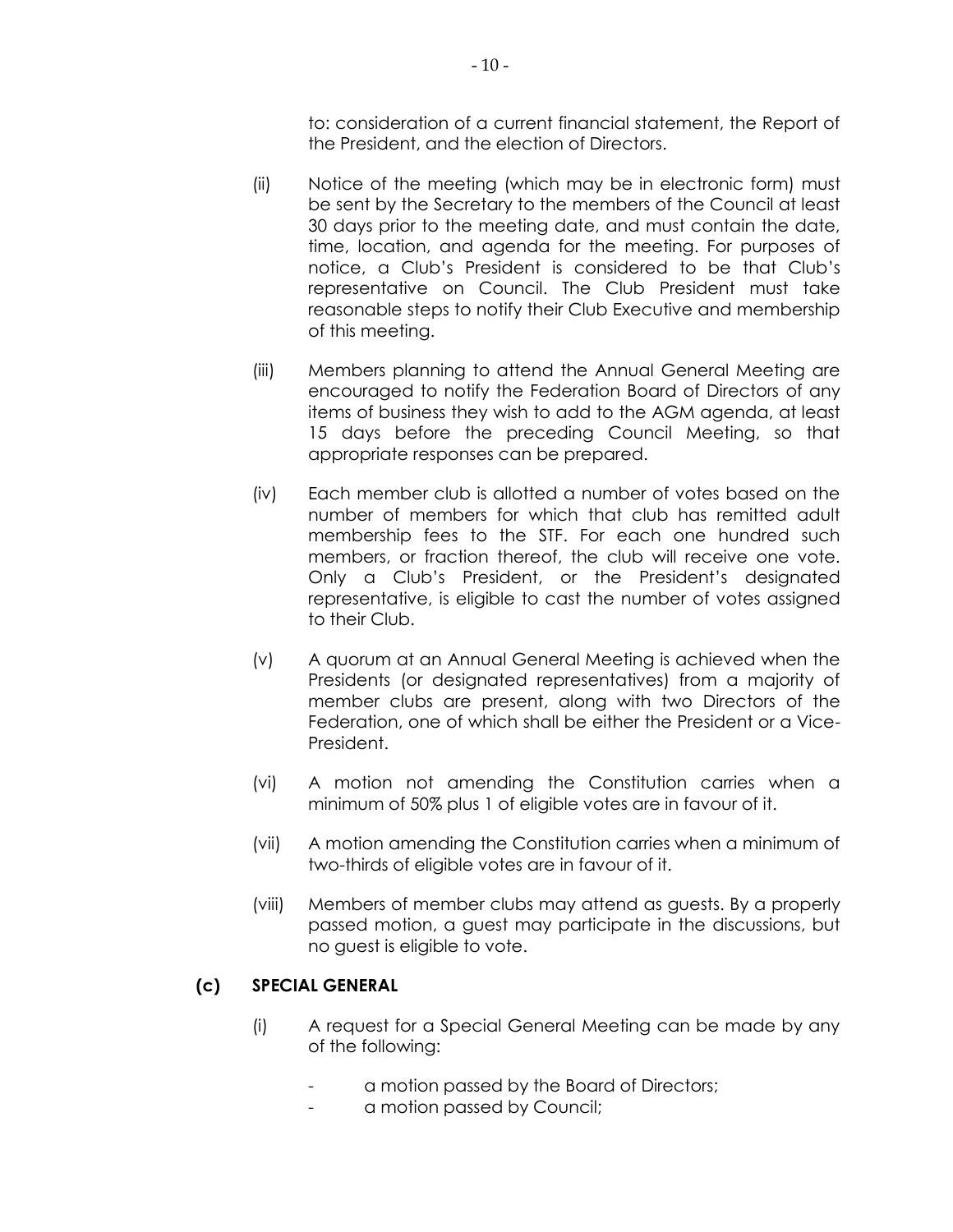- the written request to the Board of Directors by a
- minimum of six (6) member clubs in good standing, provided it is signed by at least one Executive member of each of the 6 clubs.
- (ii) A Special General Meeting must be called within 30 days of a request.
- (iii) Notice of the meeting (which may be in electronic form) must be sent by the Secretary to the members of the Council at least 21 days prior to the meeting date, and must contain the date, time, location, and agenda for the meeting. For purposes of notice, a Club's President is considered to be that Club's representative on Council. The Club President must take reasonable steps to notify their Club Executive and membership of this meeting.
- (iv) Each member club is allotted a number of votes based on the number of members for which that club has remitted adult membership fees to the STF. For each one hundred such members, or fraction thereof, the club will receive one vote. Only a Club's President, or the President's designated representative, is eligible to cast the number of votes assigned to their Club.
- (v) A quorum at a Special General Meeting is achieved when the Presidents (or designated representatives) from a majority of member clubs are present, along with two Directors of the Federation, one of which shall be either the President or a Vice-President.
- (vi) To carry, a motion not amending the Constitution must achieve a minimum of 50% plus 1 of eligible votes.
- (vii) To carry, a motion amending the Constitution must achieve a minimum of two-thirds of eligible votes.
- (viii) Members of member clubs may attend as guests. By a properly passed motion, a guest may participate in the discussions, but no guest is eligible to vote.

# **(d) COUNCIL**

(i) Council meetings must be held a minimum of once per calendar year to approve the STF's operating budget, and at such other times as deemed necessary by the Board of Directors. Additional Council meetings can be called at the discretion of at least 50% of Club Presidents of clubs in good standing, provided they comply with the requirements of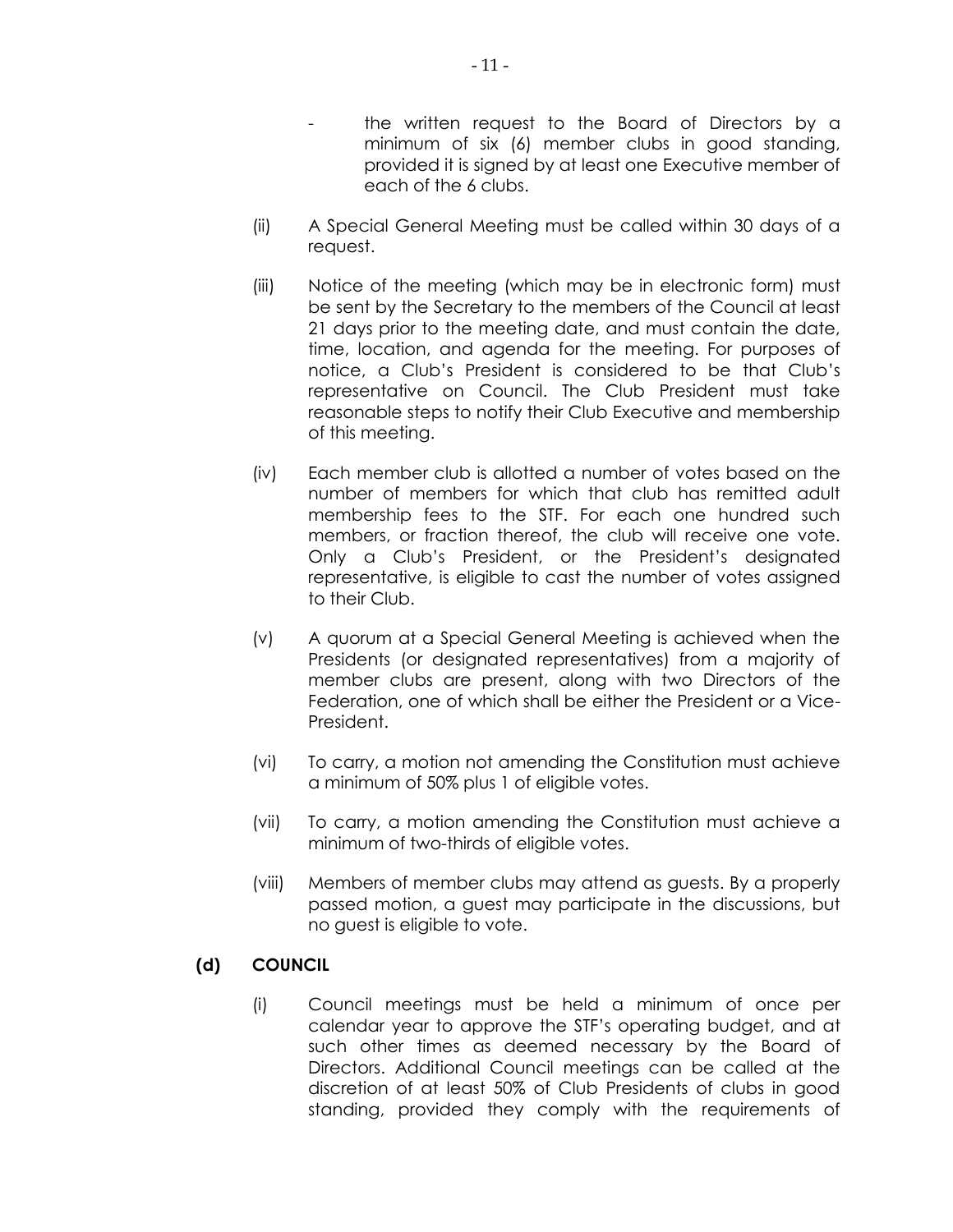notice, and the additional requirement that the notice must contain their signature and indicate their Club name.

- (ii) Notice of meeting must be sent to each member of Council at least 10 days prior to the meeting date, and must contain the date, time, location, and agenda for the meeting. For purposes of notice, a Club's President is considered to be that Club's representative.
- (iii) A quorum consists of a minimum of 8 members in good standing present; two of these must be Directors of the Federation, and one of these must be either the President or a Vice President. A minimum of six members must be official Member Club representatives.
- (iv) Only members of Council (excluding Federation staff and Affiliate members) in good standing, and present at the meeting, are eligible to vote.
- (v) To carry, a motion must achieve two-thirds of the eligible votes.
- (vi) Each Council member may bring a maximum of one guest to a meeting. By a properly passed motion, a guest may participate in the discussions, but no guest is eligible to vote.
- (vii) Voting on a motion properly made and seconded is by public show of hands. Each club is entitled to 1 vote. The secretary shall count, record, and announce the result of each vote.

#### **(e) BOARD OF DIRECTORS**

- (i) The Board of Directors meets between Council meetings, at such times as deemed necessary by the President, or by a minimum of 3 Board of Directors members in good standing.
- (ii) Notice of meeting must be sent to each member of the Board of Directors at least 5 days prior to the meeting date, and must contain the date, time, location, and agenda for the meeting.
- (iii) A quorum is 50 % plus one of the Board of Directors members in good standing at the time of the meeting.
- (iv) Only members of the Board of Directors in good standing, and present at the meeting are eligible to vote.
- (v) To carry, a motion must achieve two-thirds of the eligible votes.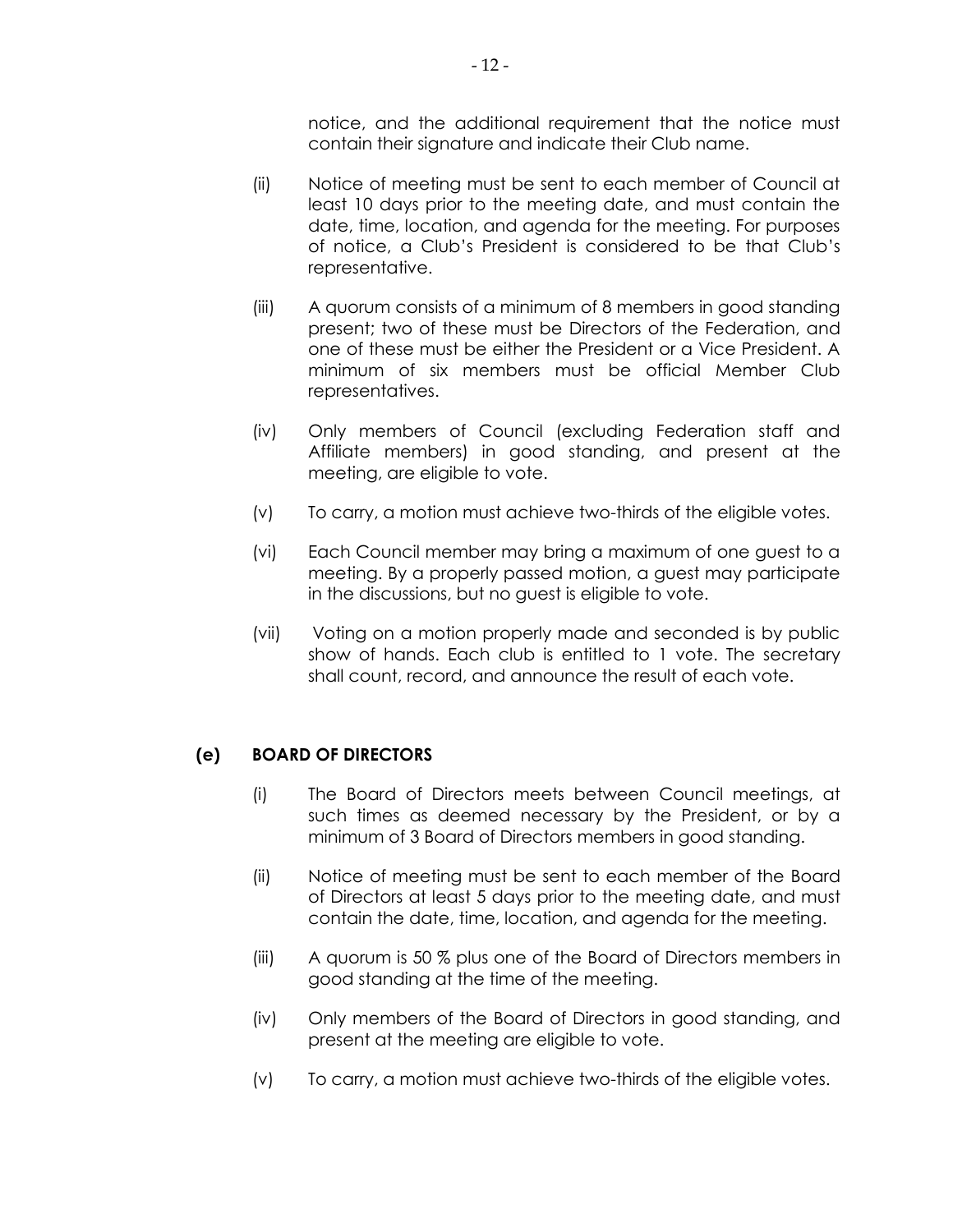- (vi) The Board of Directors may invite guests to its meetings. By a properly passed motion, a guest may participate in the discussions, but no guest is eligible to vote.
- (vii) Any member of the Board of Directors directly involved with any club(s), person(s), organization(s) or team(s) under discussion shall disclose their interest to the Board of Directors or Council, and shall not vote on any resolution to approve any business related to these entities.

# **(f) VOTING AT GENERAL MEETINGS**

- (i) Voting on a motion properly made and seconded is by public show of voting cards. One voting card is issued by the meeting secretary to each eligible voter prior to the first vote following that voter's arrival at the meeting. The secretary shall count, record, and announce the result of each vote.
- (ii) The Chairman of the Meeting votes only in the event of a tie occurring on votes for which a 50% plus 1 majority of votes cast is required to win.

### **(g) VOTING AT COUNCIL MEETINGS**

Voting on a motion properly made and seconded is by public show of hands. The secretary shall count, record, and announce the result of each vote.

### **(h) VOTING AT BOARD OF DIRECTORS MEETINGS**

Voting on a motion properly made and seconded is by a show of hands. For executive decisions outside of meetings, votes can be done by e-mail.

#### **8. FISCAL YEAR**

The fiscal year of the Federation shall run from January 1 of one year to December 31 of the same year.

#### **9. AUDITOR**

The Council shall appoint an Auditor or Auditors to conduct an audit of the financial records at the close of the fiscal year. The Auditor's report shall be presented to the Federation at a Council Meeting held in the first calendar quarter, and at other times as may be requested by Council.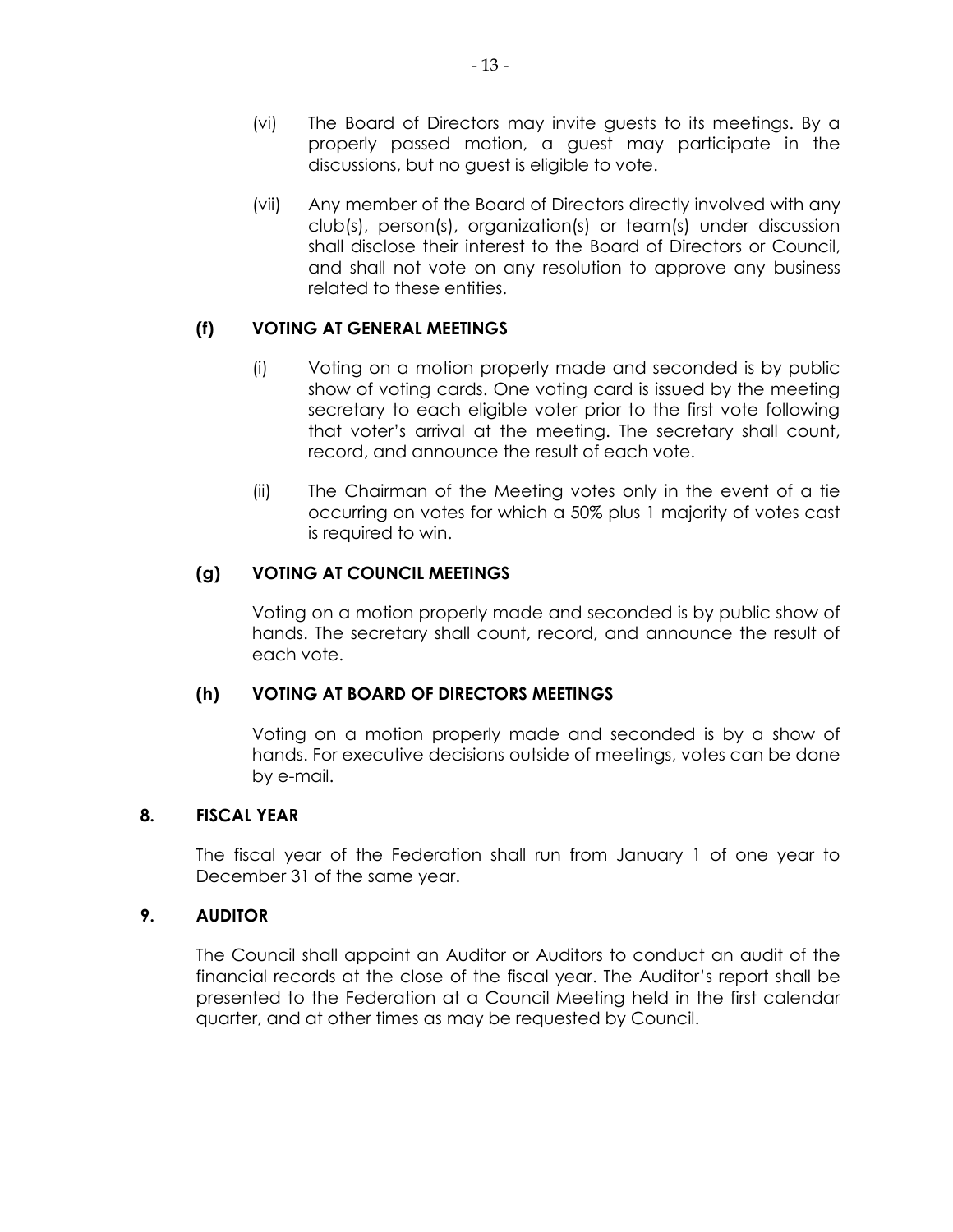# **10. BANKING ARRANGEMENTS**

- **(a)** The Federation's bank account shall be kept in such Chartered Bank, Trust Company, or Savings and Loan Company, as the Council may, by resolution, from time to time, determine. Cheques issued on the Federation's bank account, draughts drawn or accepted by the Federation, and Promissory notes made by the Federation, shall be signed, drawn, accepted, and made, as the case may be, by any two of the Administrative Director, Vice-President (Finance), President, or Secretary. Bills of Exchange, Promissory Notes, Cheques, or Money Orders shall be endorsed for deposit to the credit of the Federation's bank account by any one of the Administrative Director, Vice-President (Finance), President, or Secretary.
- **(b)** Contracts, obligations, and any other documents or instruments in writing, on behalf of the Federation and requiring the signature of the Federation, shall be signed by any two of the President, Vice-President (Finance), and Secretary. Unless required by law, the contracts that are necessary for the conduct of the everyday business of the Federation shall not require the signature of the Federation in the manner stipulated in this article.

# **11. AMENDMENTS TO THE CONSTITUTION**

Any Club in good standing may propose an amendment to this Constitution. Such proposed amendments must be submitted in writing to the Federation Board of Directors at least 15 days prior to the next Council Meeting so that it may duly appear on the Council Meeting Agenda. Council will decide if the amendment can wait until the next Annual General Meeting, or if it requires a Special General Meeting to be called. Amendments can only be made at the Annual or Special General Meetings. All such amendments to the Constitution, presented to the General Meeting, require a two-thirds majority votes of those present to carry.

#### **12. BY-LAWS**

By-Laws as necessary for the proper operation of the affairs of the Federation shall be established and amended or rescinded at duly constituted meetings of the Council.

Amendments: by STF Council Aug 19 1993 and AGM November 18 1993 by STF Council Oct 20 1994 and AGM November 17 1994 by Special General Meeting June 17 1998 by AGM November 17 2007

by AGM November 6 2010

by AGM November 17 2012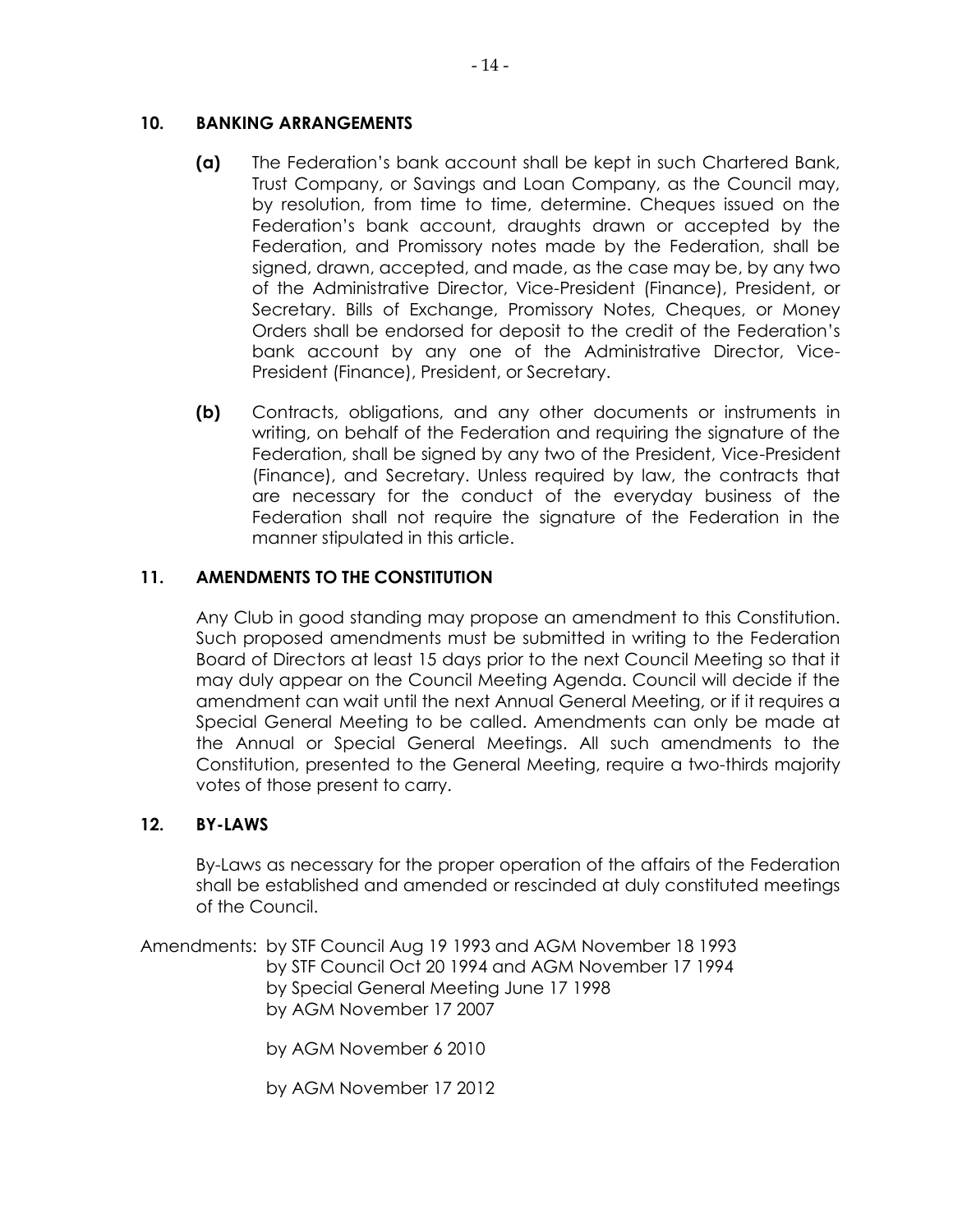by AGM November 14 2015

by AGM November 26 2016

by Special Meeting April 21 2018

by Special Meeting March 12 2022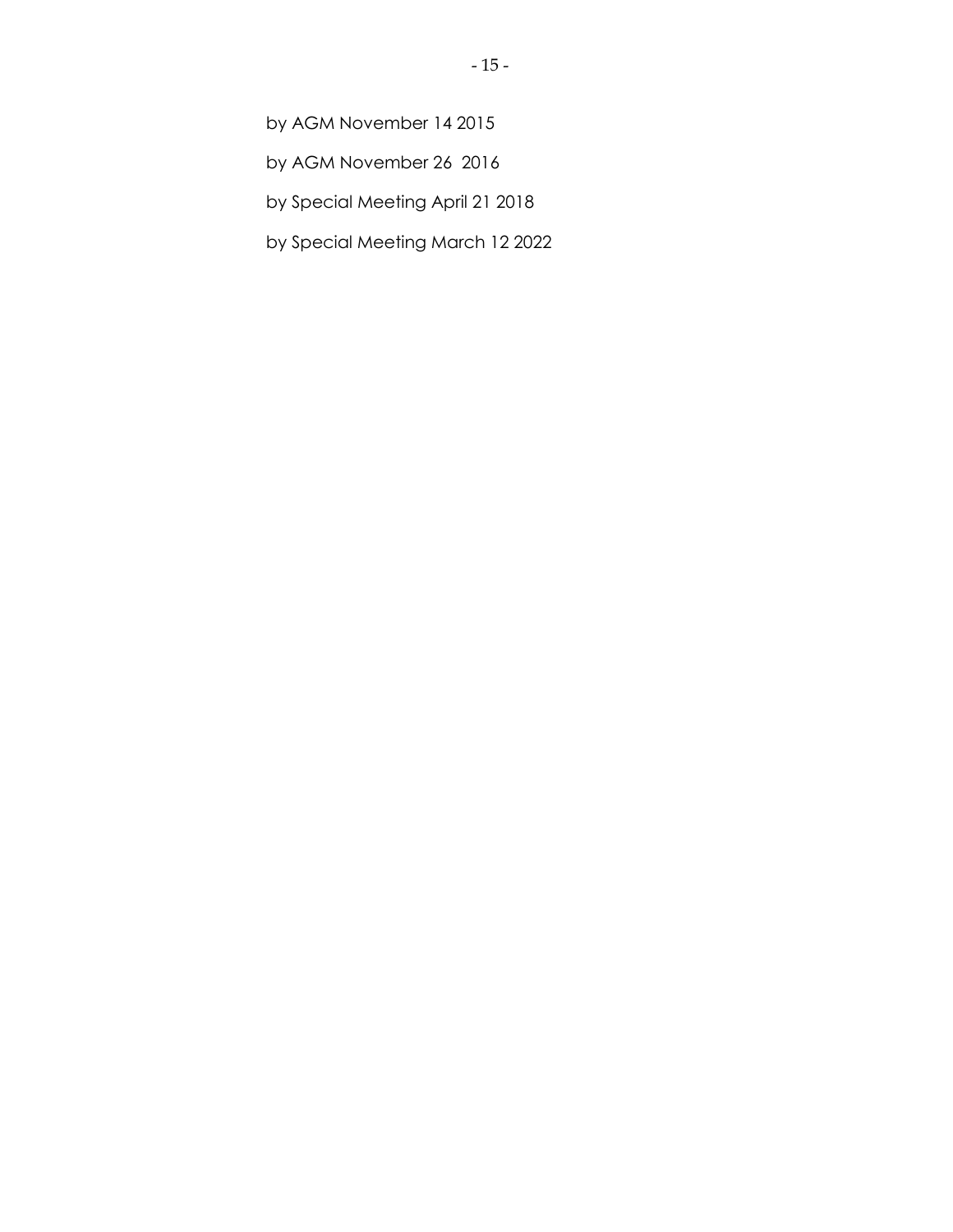### **SCARBOROUGH TENNIS FEDERATION**

### **BY-LAWS**

#### **1. MISSION STATEMENT**

The purpose of the Scarborough Tennis Federation as defined in the Constitution, is translated into action as follows:

"The Mission of the STF is to actively involve in organized tennis, as many as possible of the citizens of Scarborough, and to ensure there is substantial opportunity for each player to develop to his/her own playing potential".

### **2. OPERATING PRINCIPLES**

The Federation generally carries on its business in the following priority:

- **(a)** it accepts responsibility for the growth and well-being of tennis in Scarborough;
- **(b)** it maintains a pro-active relationship with Scarborough Recreation, Parks & Culture Department, particularly with respect to court maintenance and Member Club administration;
- **(c)** it maintains a pro-active relationship with the Ontario Tennis Association (OTA) and carries out OTA's work in Scarborough as part of the Federation's overall work plan;
- **(d)** it works primarily, but not exclusively, through Member Clubs, and provides Club Executives with guidance, training, planning, inter-club activities and communications, and acts on Club's behalf, as necessary;
- **(e)** it provides direct programs, with Member Clubs approval;
- **(f)** it is pro-active in the development of new Member Clubs, more facilities, and more interaction with the community.

#### **3. FEDERATION FEES**

#### **(a) MEMBER CLUBS**

- (i) each and every year, the Member Club shall remit to the Federation a Federation Membership Fee for that year, based upon a charge for each individual club member;
- (ii) an interim Membership count summarizing the number of adult and junior members, and the associated fees must be remitted to the Federation by June 15th. A final Membership List as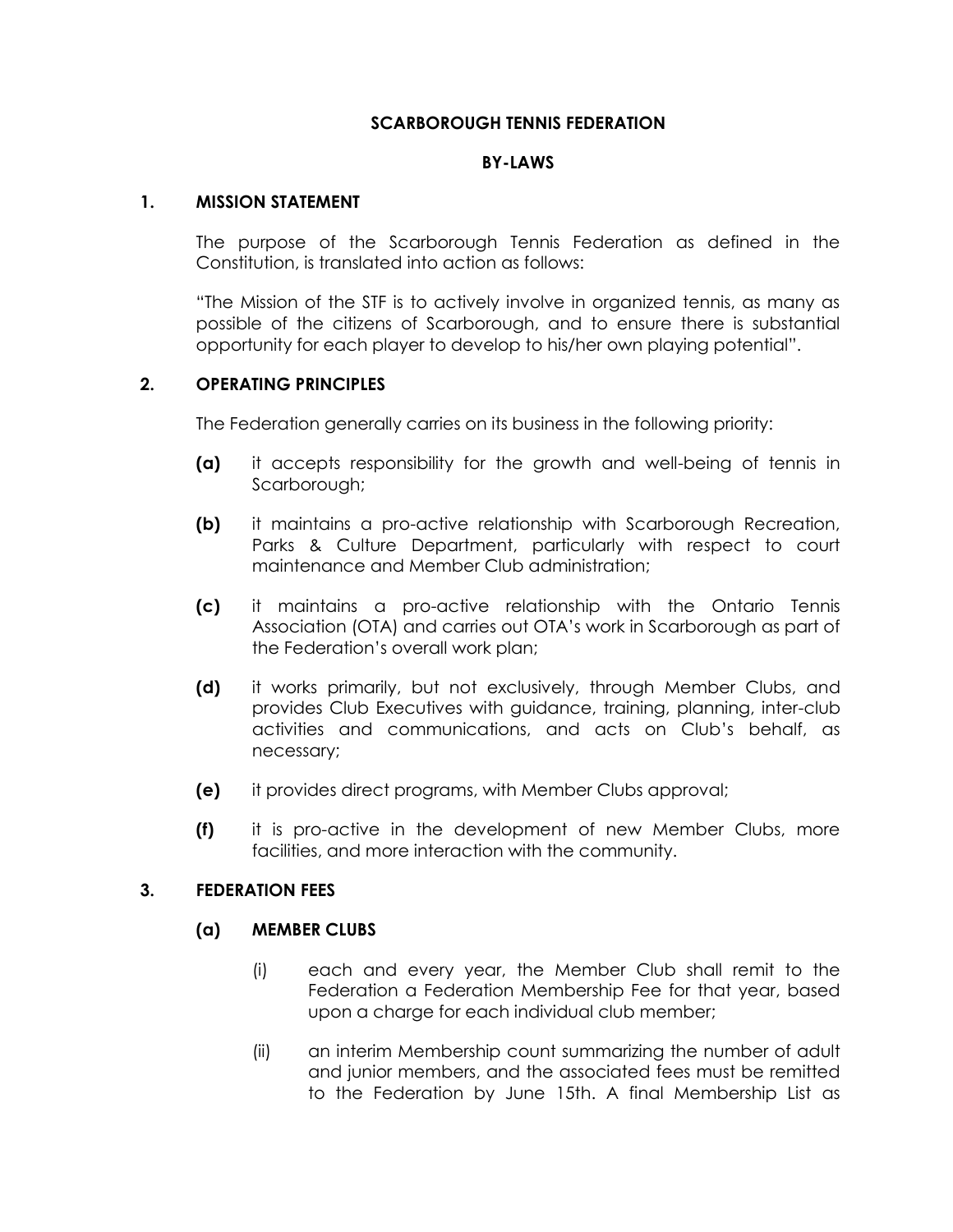defined in section 10 (a) of the By-Law with appropriate additional fees must be remitted by August 31st. These lists are used to determine members in good standing at the Annual General Meeting and any Special General Meetings of the Federation;

- (iii) the Federation Fee per member that is currently in effect, is as determined in the Operation Budget for the current year and can only be changed at an Annual or Special General Meeting;
- (iv) Clubs will receive notification of any proposed fee change prior to the AGM or Special General Meeting;
- (v) in addition to registration (new Club) and Annual Federation Membership fees, the Federation may charge Member Clubs additional fees as may be determined by the Council from time to time. Such fees must be included in the Annual Budget, and include, but are not limited to: Inter-Club Fees, Junior Development Fees, and Awards Night/Dance Fees.

# **(b) AFFILIATES**

An annual registration fee to be determined by Council shall be charged to each Affiliate and will be remitted to the Federation by March 30th of each year.

# **4. COMMITTEES**

- **(a)** In order to assist in the Operation of the Federation, Council is empowered to raise Committees which may deal with, but are not limited to: Tournaments, Adult Interclub League, Junior Interclub League, Junior Development, Junior Tennis Academy, Fund Raising, Communications, Recognition, Facility Development, and Capital Priorities.
- **(b)** The Council will determine the Committee's Terms of Reference, including mandate, and Council's expectations of completion of task(s).
- **(c)** The Council will usually appoint a Committee Chairman and require him/her to report to either the Board of Directors or Council itself. It will also usually expect that Chairman to recruit whatever help he/she thinks is necessary to complete the task(s).
- **(d)** When appropriate, each Committee will submit a budget and operating plan to Council, for approval, before incurring costs.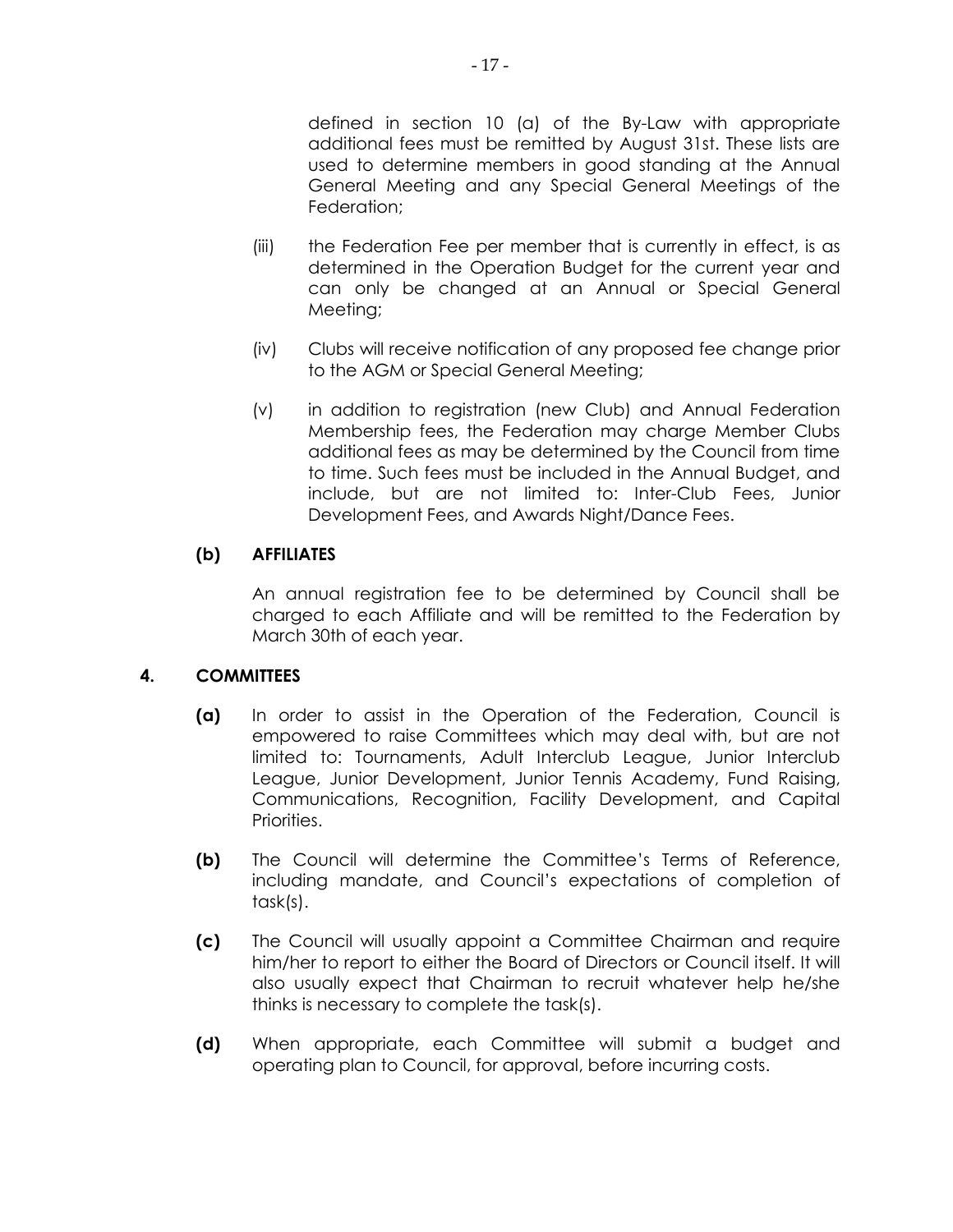### **5. MEMBERSHIP IN THE ONTARIO TENNIS ASSOCIATION**

- **(a)** All Federation Member Clubs are also members of the OTA, as are individual members.
- **(b)** OTA Membership fees are determined by OTA Board of Directors, and Member Clubs are usually notified of any change in the fees in the fall of each year.
- **(c)** An agreement reached with the OTA and ratified by a Federation Annual General Meeting, allow the OTA membership fee to be collected by the Federation as part of its overall fee and to forward to the OTA its portion of such fee.
- **(d)** Member Clubs are encouraged to send several members to the OTA Annual General Meeting.

# **6. FEDERATION STAFF**

The Board of Directors may hire and pay an Administrative Director and such other staff as may from time to time be determined, provided that such fees (salaries, expenses, etc.) have been included in the Annual Budget and approved by Council.

# **7. ANNUAL AWARDS EVENT**

The Federation shall hold an Annual Awards Event for individual members of all Member Clubs at season end, for the presentation of annual Inter-Club League trophies and such other awards as may be determined from time to time. To ensure total club commitment and event success, each Member Club shall support this function by the purchase of a minimum of 2 tickets per Adult Inter-club team, annually.

# **8. JUNIOR TOURNAMENTS**

To qualify for participation in STF Junior Tournaments, an entrant must be a member of a Federation Club, unless the tournament is deemed "open", with priority given to junior members of a Federation club.

# **9. ARBITRATION PROCEDURE--RESOLVING A GRIEVANCE**

- **(a)** A member must first address a complaint to the executive of their club and each club shall have a complaint resolution process.
- **(b)** Disputes that have gone beyond the Club's ability to resolve should be dealt with by the Federation as follows:
	- (i) In writing, describe nature of dispute (inc1uding all particulars) and send to the Federation President.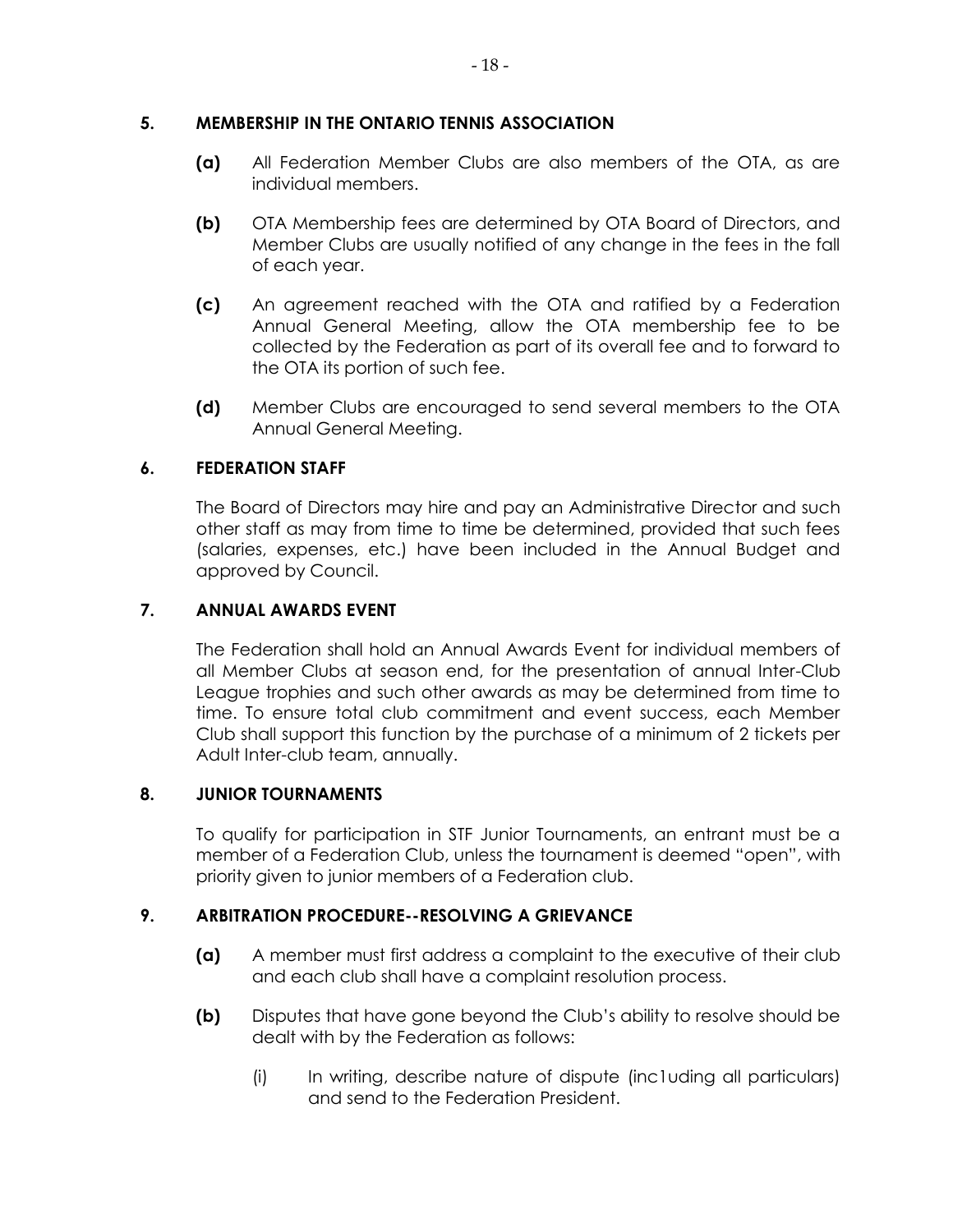- (iii) Further failing a successful resolution as described above, a Tribunal shall be formed and chaired by the STF President (who will not vote) along with three (3) council members (excluding someone who is a member of the Club(s) involved in the dispute). It is expected that impartiality will prevail.
- (iv) Decisions reached by the Tribunal are final and binding and must comply with the involved club's constitution. The decision shall be communicated in writing to those involved by the STF President.

# **10. MEMBER IN GOOD STANDING**

# **(a) CLUB**

A Member Club is considered in good standing when the following requirements have been fulfilled:

- (i) Annual Financial Statements have been provided to the Federation October 31 of each year;
- (ii) Club Executive List (name, address, phone number) has been sent to the Federation by November 30 of each year;
- (iii) A membership list must contain the information as requested by the Board of Directors which will be used for the purposes of the STF only. Documentation required by Scarborough Recreation, Parks, and Culture Department is complete, current, and in the Department's possession.

# **(b) AFFILIATE**

An affiliate member is considered in good standing when its annual registration fee has been paid.

# **(c) BOARD OF DIRECTORS**

A Board Member is considered to be in good standing provided that:

- he/she was elected at a properly constituted Annual or Special General Meeting or was appointed at a properly constituted Council meeting
- he/she has not been dismissed by Council within the past 12 months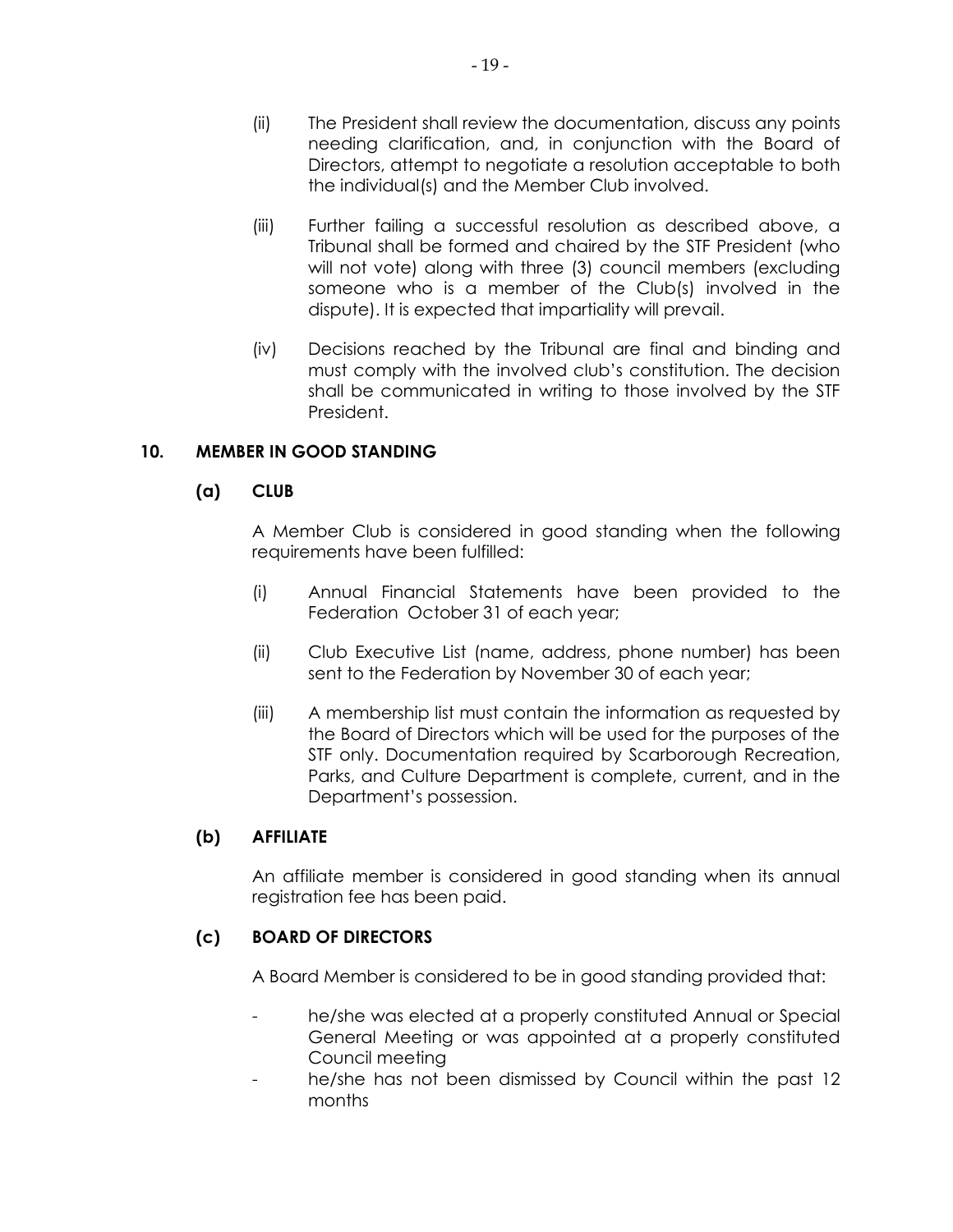### **(d) CLUB REPRESENTATIVE**

A Club Representative on Council or at a General Meeting is considered to be in good standing provided:

- he/she is a member in good standing at his or her Club
- he/she has not been dismissed by Council within the past 12 months

### **11. BOARD OF DIRECTORS POWERS TO DEAL WITH MEMBER CLUBS NOT IN GOOD STANDING, AND/OR CLUBS THAT HAVE FOLDED**

### **(a) MEMBER CLUBS NOT IN GOOD STANDING**

Persistent violation of good standing requirements by a Member Club, despite all reasonable attempts being made by the Federation Executive, may result in one or more of the following disciplinary actions being taken against the offending Member Club, following agreement at a Council meeting:

- (i) a warning letter is sent to the President of the offending Member Club, by registered mail, with copies to at least one other known member of the offending Member Club's Executive, plus the Tennis Coordinator, giving the offending Member Club 30 days to become a member in good standing again;
- (ii) failing action from the warning letter, a Special General Meeting of the offending Member Club's membership is called by the Federation Executive, for purposes of motivating or removing the offending Member Club's Executive, causing new Club Executive members to be elected, appealing to the membership to have its Club become a Member in good standing again, or, as a last resort, close the Club;
- (iii) with agreement from the Tennis Coordinator, close the offending Member Club's courts, and post signs explaining why courts are closed and how they can be reopened.

# **(b) MEMBER CLUBS THAT HAVE FOLDED**

Following all reasonable attempts by the Federation to keep a Member Club operating, if there appears to be no hope, then, following agreement at a Council meeting, the Federation will assume responsibility for any Club property, including funds. Property will be quickly disbursed to other Member Clubs, and funds will be held in trust for a period not exceeding 5 years, to be returned to the folded club should it restart within that time.